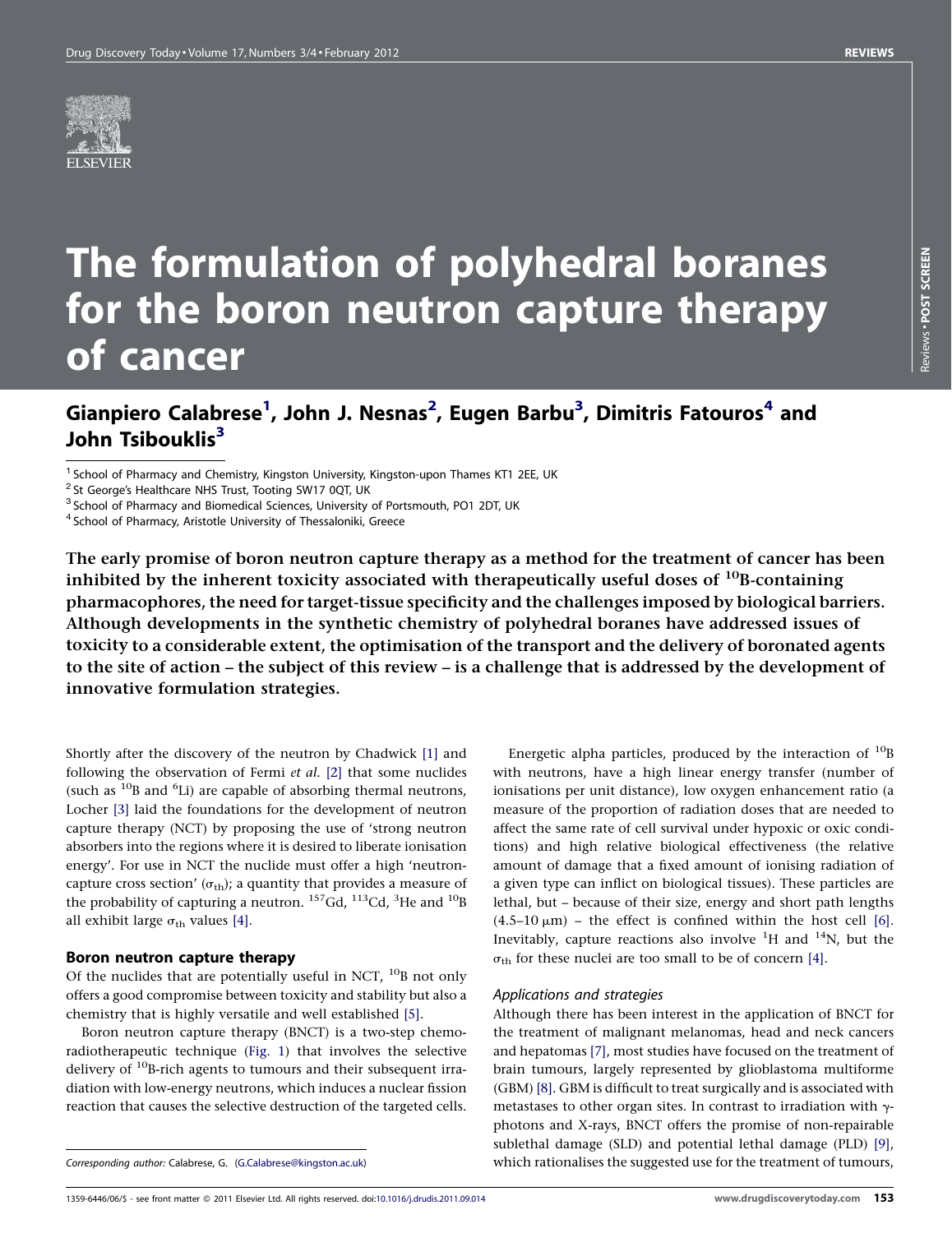Reviews . POST SCREEN

<span id="page-1-0"></span>

FIGURE 1

BNCT steps. The selective delivery of <sup>10</sup>B-containing drugs to tumour cells is followed by irradiation with slow neutrons (<sup>1</sup>n), leading to tissue repair.

such as GBM, that are characterised by powerful DNA repair mechanisms [\[10\]](#page-5-0).

#### Molecular design requirements

For potential applications in BNCT, a therapeutic agent [\[11,12\]](#page-5-0) must: possess low toxicity (especially in the case of systemically administered agents); exhibit good tumour-cell selectivity; persist intracellularly at constant concentrations during the course of neutron radiation; be deliverable at  $>10^{9}$  <sup>10</sup>B atoms per cell; be characterised by tumour:normal tissue and tumour:blood ratios higher than 3; and have the capacity to reach the target site through the blood stream by penetrating biological barriers, such as the blood–brain barrier (BBB). Early molecular-design approaches were guided by the observation that the BBB is more permeable in the diseased state than it is in the healthy state, but therapeutic strategies that emerged from these approaches did not prove successful, mainly because isolated clusters of tumour cells, protected by the normal BBB, retain the potential to become the foci for tumour recurrence. The multitude of performance demands that  $10B$ -containing drugs need to satisfy before they can be used in clinical trials are reflected by the number of  $^{10}$ B compounds that have reached this stage [\[13,14\]](#page-5-0): 4-dihydroxyborylphenylalanine (BPA) [\[15\]](#page-5-0) and sodium mercaptoundecahydrododecaborate (BSH) [\[16\]](#page-5-0) (Fig. 2).

Primary among these demands is the delivery of therapeutic quantities of  $^{10}$ B at the site of action. It has been calculated that, if a neutron fluence of  $10^{12}$  neutrons/cm<sup>2</sup> is to be employed, the



#### FIGURE 2

Structures of 4-dihydroxyborylphenylalanine (BPA) and mercaptoundecahydrododecaborate (BSH) anion.

boronated agent needs to be maintained at  $\sim$ 30  $\mu$ g  $^{10}$ B/g of tumour throughout the period of irradiation [\[17\]](#page-5-0). A commonly employed strategy for achieving such concentrations involves the design of therapeutic agents that incorporate polyhedral borane moieties [\[18\]](#page-5-0). Among these, the carboranes [\[19\]](#page-5-0) (neutral lipophilic icosahedral dicarba-closo-dodecaboranes,  $C_2B_{10}H_{12}$ ; Fig. 3) are of particular interest, not only because of their high  $^{10}$ B content, good catabolic stability and low toxicity [\[20\]](#page-5-0) but also because they are amenable to chemical functionalisation [\[21,22\].](#page-5-0)

#### Dosage form design

The major limitation in the early clinical application of BNCT has been the lack of availability of low-toxicity  $10B$ -containing compounds that can be selectively transported to the target tissue at the concentration level necessary to meet the therapeutic objective. Molecular-level structural modifications attempted to date have not been sufficient to address all these challenges and, as a consequence, much effort has been directed toward the development of complementary formulation strategies. Among these, emulsions, liposomes, dendrimers and, more recently, carbon nanotubes have received considerable attention.

#### Emulsions

Suzuki et al. [\[23\]](#page-5-0) compared the pharmacokinetics of BSH, as a potential agent for the treatment of hepatomas, following intraarterial administration in a biodegradable starch microsphere (DSM) formulation with those of an emulsion of BSH in lipiodol. The lipiodol-based delivery system exhibited high selectivity, effecting a tumour:liver boron concentration ratio >4 (a peak concentration ratio of  $\sim$ 14 was observed at 6 h from administration). In a separate effort [\[24\]](#page-5-0), the same group exploited the propensity of



#### FIGURE 3

Structures of ortho-, meta- and para-carboranes.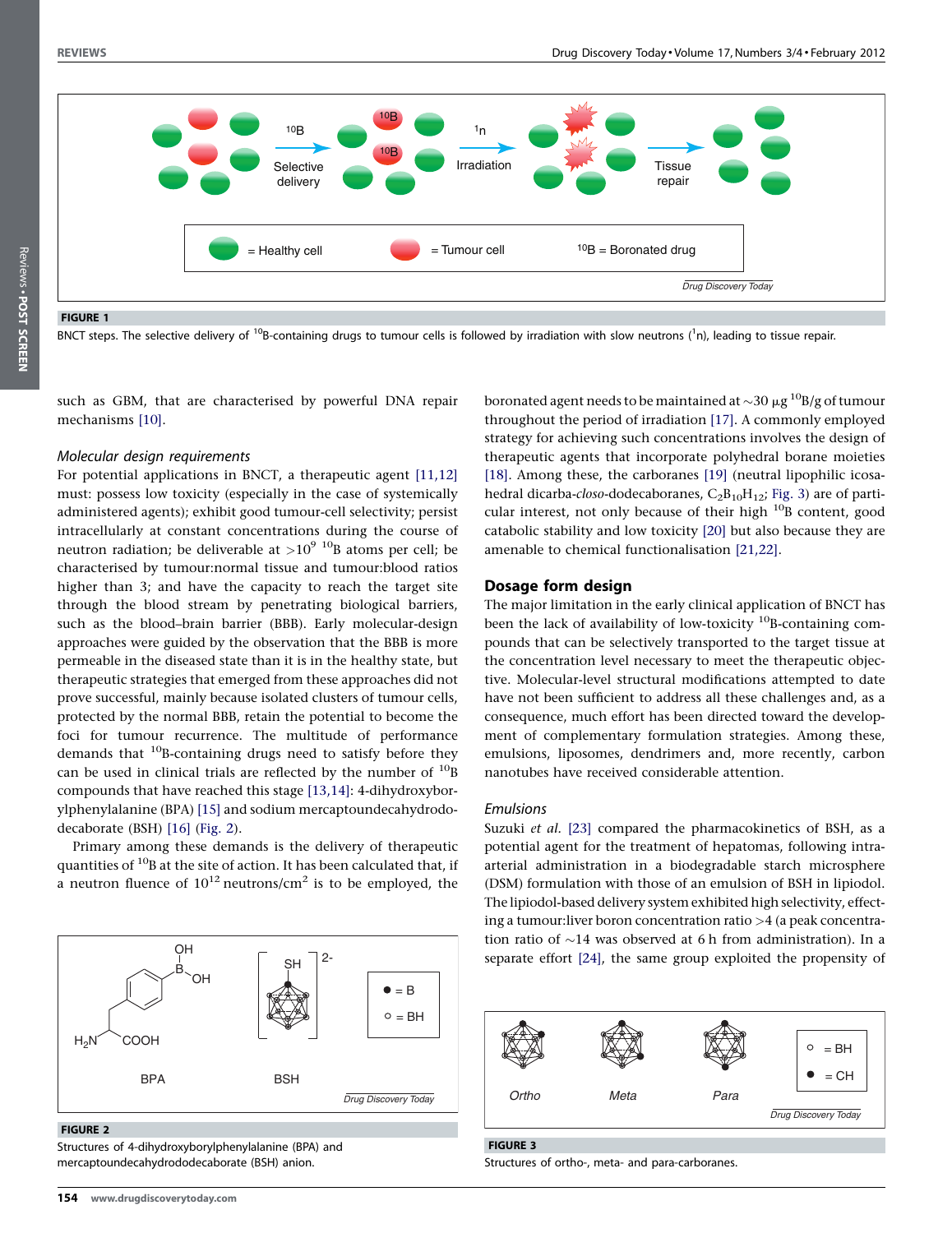

FIGURE 4

Schematic representation of liposomes showing encapsulation (left) and incorporation (right) of boron.

iodised poppy-seed oil (IPSO) mix emulsions to deposit selectively inhepatocellular carcinoma (HCC) cells as a more efficient means of delivering 10B to the liver. The employment of BSH-entrapped water-in-oil-in-water(WOW) emulsions is reported [\[25,26\]](#page-5-0) to effect  $HCC$ <sup>10</sup>B concentration ratios that are even higher than those associated with IPSO mix emulsions. A comparative study of the relative merits of emulsions as compared with other systems for the delivery of boron has been presented by Yanagie et al. [\[27\].](#page-5-0)

#### Liposomes

Liposomes have the capacity to accommodate relatively large quantities of boron [\[28\].](#page-5-0) Two main strategies have evolved for the loading of liposomal systems with polyhedral boranes: encapsulation and incorporation (Fig. 4).

Encapsulation refers to the containment of boronated drugs within the internal cavity of liposomes, whereas incorporation is the integration of the polyhedral boranes within the bilayer structure. Incorporation allows the chemical binding of boranes to constituents of the bilayer (lipids or cholesterol) as their nido- or closo-congeners. The adopted formulation strategy is dictated by the complementarity of the respective physicochemical characteristics of the lipids and the active ingredient.

#### Encapsulation

Yanagie et al. [\[29\]](#page-5-0) were the first to employ liposomes for the delivery of encapsulated boronated compounds in vitro. Selective delivery of the therapeutic agent was achieved by the encapsulation of BSH into immuno-liposomes that had been conjugated to monoclonal antibodies (mAbs) specific to carcinoembryonic antigen (CEA). In vitro experiments showed that thermal-neutron irradiation at  $5 \times 10^{12}$  neutrons/cm<sup>2</sup> inhibited tumour-cell growth, whereas in vivo experiments at  $2 \times 10^{12}$  neutrons/cm<sup>2</sup> demonstrated the capacity to suppress tumour growth. The significance of this work becomes apparent when the unsuccessful attempts to deliver boron by direct conjugation to antibodies are considered [\[30,31\].](#page-5-0)

Hawthorne [\[32\]](#page-5-0) encapsulated a variety of hydrolytically stable polyhedral borane anions into unilamellar liposomes and the formulation was tested via parenteral administration to tumourbearing mice. Although the polyhedral anions did not exhibit any

selectivity toward tumour cells, the employed liposome formulations were shown to be capable of effecting the selective delivery of borane anions to tumours (peak boron concentration =  $40 \mu g^{10}B/g$ tumour tissue; tumour:blood boron ratio = 5). Consistent with the performance demands of a therapeutically valuable colloidal delivery system, the encapsulation of  $Na<sub>3</sub>[B<sub>20</sub>H<sub>17</sub>NH<sub>3</sub>]$  in liposomes of 5% PEG-2000-distearoyl phosphatidylethanolamine was seen to extend circulation time, as witnessed by the continuous accumulation of <sup>10</sup>B in the tumour over 48 hours (to a maximum of  $47 \mu g^{10}B/g$  tumour) [\[33\].](#page-5-0)

Other strategies toward the selective delivery of boron to tumour cells have included the use of cationic liposomes, the conjugation of liposomes to a ligand targeting the folate receptor (FR), transferring (TF) receptor or epidermal growth factor receptor (EGFR) [\[32–42\].](#page-5-0)

Rationalised in terms of potentially favourable electrostatic interactions with the negatively charged outer leaflet of mamma-lian plasma membranes, Ristori et al. [\[34\]](#page-5-0) co-formulated  $^{10}$ B-compounds with cationic liposomes. In experiments involving the use of DHD/K12/TRb rat colon carcinoma or B16-F10 murine melanoma cells to respectively induce liver or lung metastases, these cationic liposomes effected a greater than 30-fold increase in the cellular concentrations of  $^{10}$ B relative to that achieved by BPA alone.

Pan et al. [\[35\]](#page-5-0)demonstrated that FR-targeted liposomes afford an almost tenfold increase in the accumulation of  $^{10}$ B in cancerous tissue. In vitro experiments involving human KB squamous epithelial cancer cells, which present an overexpression of FR, demonstrated an order-of-magnitude increase in cellular boron uptake as compared with the control  $(1584 \,\mu g/10^9 \,\text{cells} \, vs.$ 154  $\mu$ g/10<sup>9</sup> cells). However, the encapsulation efficiency of such a system is low (6–15%). The concept of FR-targeting liposomes has also been exploited by Maruyama et al. [\[36\]](#page-5-0) in the formulation of Na2BSH with FR-PEG liposomes designed to reduce uptake by the reticuloendothelial system (RES). This approach offered an improvement in residence time and the consequent amplification in accumulation of  $^{10}$ B in tumour cells [\[36\]](#page-5-0): at 72 hours post injection (dose =  $35 \text{ mg}^{-10}$ B/kg), the formulation effected a concentration of 30  $\mu$ g <sup>10</sup>B/g tumour and a tumour:plasma ratio of 6.

Doi et al. [\[37\]](#page-5-0) illustrated the superior selectivity of TF-PEG liposomal carriers of BSH as compared with PEG-liposomes or BSH alone.

The use of EGFR-targeted liposomes has been explored by, among others, Kullberg *et al.* [\[38\],](#page-5-0) who reported good  $^{10}$ B uptake by glioma cells (6  $\mu$ g/g of cells) in an *in vitro* experiment involving a water-soluble boronated acridine encapsulated in EGF-PEG liposomes. More recently, Tomizawa et al. [\[39\]](#page-5-0) demonstrated the specific delivery of BSH to glioma cells by means of immunoliposomes. Specificity was achieved by the EGFRvIII functionalisation of liposomes; EGFRvIII is overexpressed in GBM (up to 57%), but undetectable in normal brain [\[38\].](#page-5-0)

#### Incorporation

Hawthorne and colleagues [\[40,41\]](#page-5-0) were the first to exploit the intercalation of nido-carborane into the bilayer of liposomes following functionalisation with a single hydrocarbon chain (CL; [Fig.](#page-3-0) 5). In vivo studies of distearoylphosphatidylcholine (DSPC) and cholesterol-intercalated CL showed a maximal tumour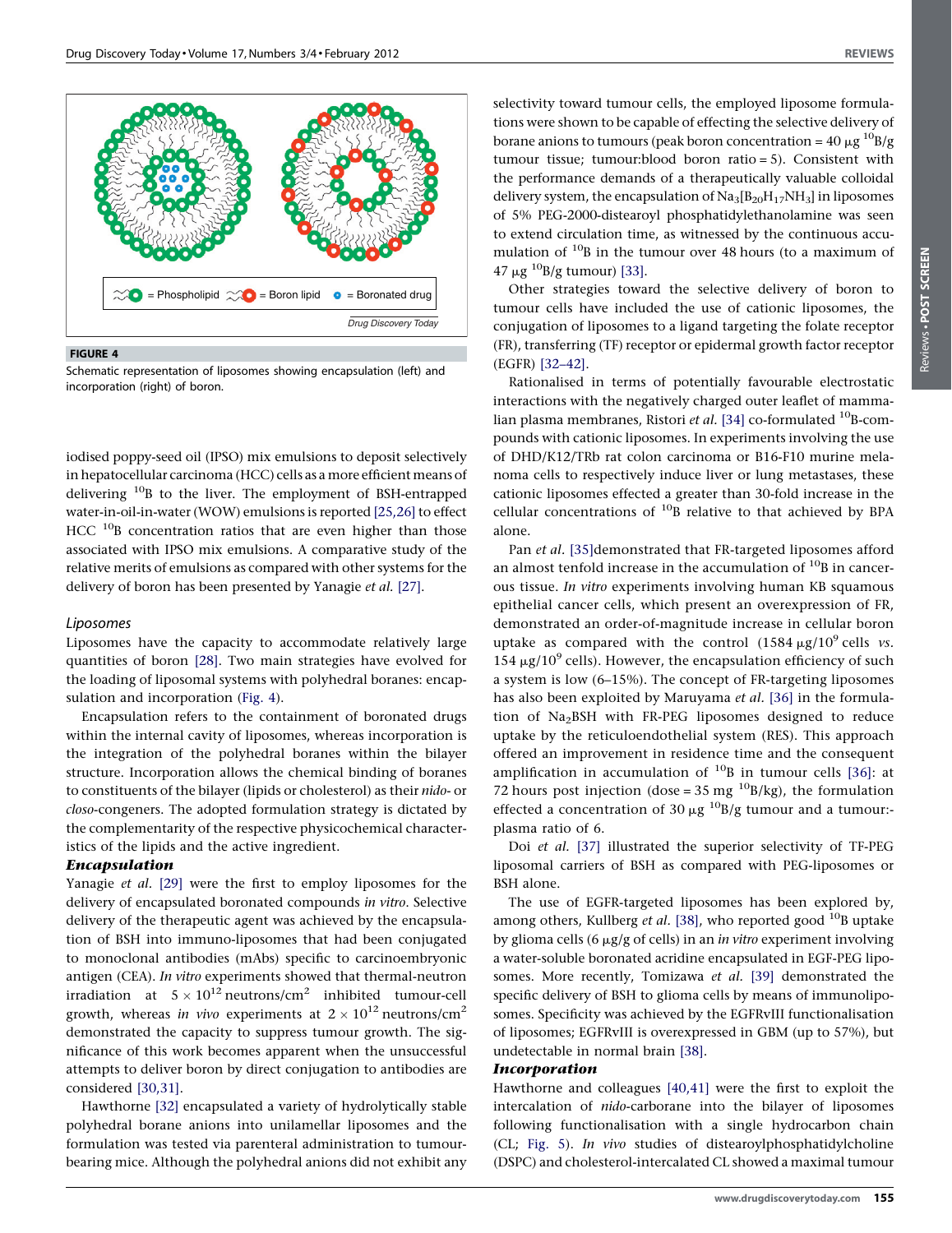<span id="page-3-0"></span>

FIGURE 5

Single-(CL) [\[41\]](#page-5-0) and double-tailed nido-carborane lipids (DCL) [\[42\].](#page-5-0)

concentration of 35  $\mu$ g <sup>10</sup>B/g tumour and a tumour:blood ratio of 8. The concept has been extended by Nakamura et al. [\[42\]](#page-5-0) to double-tailed nido-carborane lipid (DCL; Fig. 5).

DCL is reported to form vesicles that exhibit good integrity in bovine blood samples [\[42\]:](#page-5-0) injections at 7.2 mg  $^{10}B/kg$  body weight to tumour-bearing mice effected a concentration of  $22 \mu g$  <sup>10</sup>B/g tumour and extended survival rates following BNCT [\[43\]](#page-5-0). PEGylated congeners of these vesicles afforded increased circulation times and enhanced tumour-site accumulations, which was enhanced further following conjugation with TF. BNCT experiments involving the administration of TF-PEG-DCL liposomes to male BALB/c mice (37 minutes irradiation) have shown longer average survival rates (31 days, with one mouse surviving for 52 days after BNCT vs. 21 days) [\[28\].](#page-5-0)

By drawing analogies with the chirality of phospholipids (such as DSPC), Nakamura et al. [\[44\]](#page-5-0) and Lee et al. [\[45\]](#page-5-0) designed BSHfunctionalised lipids (Fig. 6) of relatively low toxicity.

The combination of DSPC and PEG with the lipid BSH-L1, or with BSH-L2, followed by extrusion through a 100 nm pore-diameter filter yielded nanovesicles. In vivo BNCT regimes  $(20 \text{ mg}^{-10}B/kg)$ body weight; 30 min irradiation at 0.9–1.4  $\times$   $10^{12}$  neutrons/cm<sup>2</sup>) involving tumour-bearing mice have shown that over a period of two weeks the tumour growth rate in mice treated with  $10B$ -liposomes was a fifth of the controls [\[28\].](#page-5-0)



FIGURE 6

Structures of BSH-functionalised lipids.



FIGURE 7

Structures of cholesterol and carboranyl cholesterol mimic (CCM).

Another strategy toward the incorporation of increased amounts of <sup>10</sup>B into liposomes involves the attachment of carboranes and BSH to cholesterol via alkyl chains [\[28,46\].](#page-5-0)

Thirumamagal et al. [\[47\]](#page-5-0) designed a molecule that was claimed to be capable of interacting with liposomes in a cholesterol-like manner (Fig. 7).

Jonnalagadda et al. [\[48\]](#page-5-0) synthesised several  $\alpha$ -carboranyl- $\alpha$ acyloxy-amides, and also cholesterol and bishexadecyl-oxyglyceryl carboranes that, on preliminary evaluation, were shown to be non-cytotoxic, even at concentrations as high as 50  $\mu$ M.

#### Dendrimers

Owing to their controllable architecture, monodispersivity and capacity to accommodate large numbers of boron atoms, dendritic BNCT agents, especially those involving conjugation with mAbs or EGFs, have received considerable attention.

Barth et al. [\[49\]](#page-5-0) has shown that mAb-conjugated poly-amidoamine (PAMAM) 'starburst' dendrimers containing isocyanato polyhedral borane (Na(CH3)3NB10H8NCO) exhibit preferential accumulation in RES organs when tested in vivo against murine B16 melanoma. The concept of functionalisation with mAbs was also exploited by Wu et al. [\[50\]](#page-5-0) who attached cetuximab to heavily boronated 'starburst' dendrimers. Because cetuximab is an EGF inhibitor it offers a further advantage in that it delays cell proliferation, which together with the five-generation dendrimer structure must be responsible for the high level of boron accumulation (92.3  $\mu$ g <sup>10</sup>B/g of tumour) observed.

The linking of boronated starburst dendrimer to EGF was first attempted by Capala et al. [\[51\]](#page-5-0) who synthesised molecular structures each containing more than  $1000$  <sup>10</sup>B atoms, but these dendrimers exhibited little affinity for EGFRs. Barth et al. [\[52\]](#page-5-0) were the first to publish in vivo data indicating the significant therapeutic benefit associated with EGF-boronated dendrimers, either alone or in combination with BPA, as demonstrated by the increase in the life span of glioma-bearing rats [\[53\].](#page-5-0) Backer et al. [\[54\]](#page-5-0) prepared boronated dendrimers of five-generation PAMAM that were conjugated with vascular EGF (VEGF) and possessed  $1050-1100$  <sup>10</sup>B atoms per dendrimer. In vitro studies using HEK293 cells, that had been engineered to express  $2.5 \times 10^6$  VEGFR-2 per cell, showed negligible cytotoxicity and provided evidence for the uptake of dendrimers via a VEGF receptor-mediated mechanism. Although EGF targeting vehicles cannot act as stand-alone boron delivery agents (because of the heterogeneity of receptor expression in brain tumours) they can prove of value in therapies involving a combination of drugs [\[55\]](#page-5-0).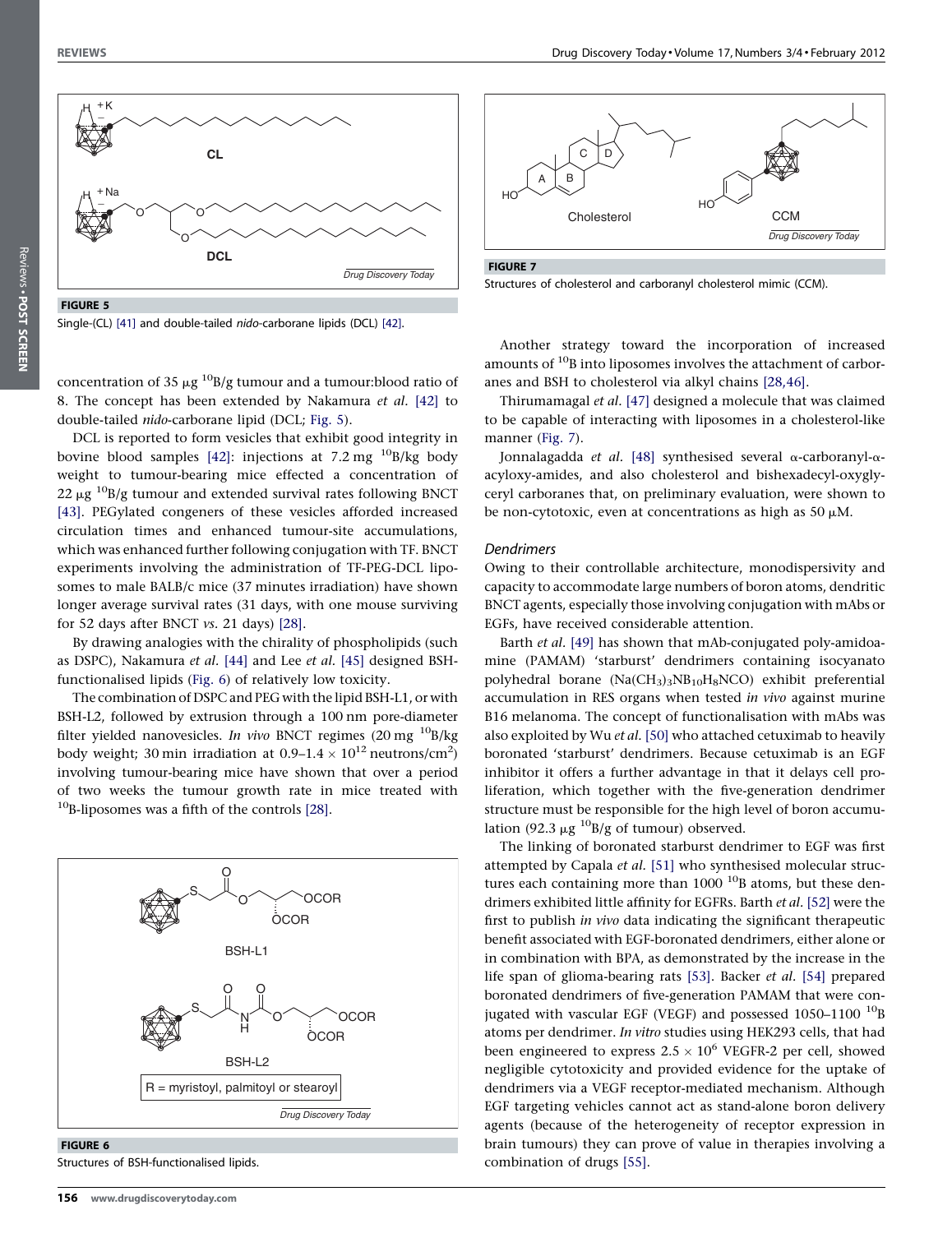

FIGURE 8

Functionalisation of SWCNTs with carboranyl clusters.

## Reviews . POST SCREEN POST SCREENReviews -

#### Graphite-based systems

Despite significant unknowns regarding tolerance and toxicity [\[56\]](#page-5-0) and the absence of solubility or dispersivity [\[57–59\],](#page-5-0) carbon nanotubes have received considerable attention because of their dual capability to penetrate biological barriers and to become internalised into the nucleus [\[12,56,60\]](#page-5-0).

The relatively high surface area, and hence loading capacity, and the chemical and thermal stabilities of single-walled carbon nanotubes (SWCNTs; diameter 0.4–2.0 nm) [\[56,58\]](#page-5-0) qualify them as promising BBB-crossing vehicles.

Yinghuai et al. [\[61\]](#page-6-0) functionalised SWCNT with closo-carboranes by immobilising them onto the outer walls of the nanotubes. Subsequent degradation of the closo-carborane to its nido-form (Fig. 8), rendered the structures ionic, and hence water soluble. An in vivo investigation of the distribution of boron in tumourbearing mice showed a long retention time (two days), considerable specificity toward tumour cells (concentrations as high as 28  $\mu$ g <sup>10</sup>B/g tumour cells) and maximal tumour:blood ratios of 6 [\[61\].](#page-6-0)

Additional to Yinghuai's approach for effecting solubility, two main strategies have evolved toward the prevention of the bundling of SWCNTs in liquid media: surface chemical functionalisation and the physisorption of tensioactive agents [\[62\].](#page-6-0) Surface chemical modification demands the disruption of the  $\pi$  cloud through re-hybridisation of some of the carbon atoms forming the SWCNTs, which however impacts upon the stability of these materials. The physisorption of tensioactive agents – which involves the use of surfactants or polymers to stabilise SWCNTs in aqueous media – is regarded as the method of choice for achieving dispersion, as is exemplified by the work of Yannopoulos et al. [\[62\]](#page-6-0) who immobilised o-carborane on stable aqueous dispersions of lyso-phosphatidylcholine-functionalised SWCNTs.

Despite the lower toxicity of multi-walled carbon nanotubes (MWCNTs; diameter of 1.4–100 nm) [\[56,58\]](#page-5-0) relative to SWCNTs, such materials have received little attention. The need for further investigations can be rationalised in terms of the findings of Montiro-Riviere et al. [\[63\]](#page-6-0) who, having studied the capability of MWCNTs to enter cells, reported their highly preferential localisation into the cytoplasm and also the direct proportionality of the relationships between sample concentration or exposure time and concentration in the cytoplasm.

Analogous to the SWCNTs, carbon nanoparticles have recently been investigated as possible delivery vessels of  $^{10}$ B. Hwang *et al.* [\[64\],](#page-6-0) who examined the FR-targeting of carbon nanoparticles containing 10B to HeLa cancer cells, reported that upon thermal neutron irradiation these particles induced acute cell death to the extent of 52% and also suppressed the proliferation capacity of HeLa cells that had survived.

#### Nanoparticles

In addition to their potential for use as tools for the controlled release of actives, nanoparticles [\[65\]](#page-6-0) are highly stable in biological fluids, including blood. Studies [\[66,67\]](#page-6-0) involving the use of radiolabelled drugs have revealed that appropriately designed nanoparticles are capable of overcoming the BBB and of depositing their therapeutic content in the brain. Reports claim that such structures afford up to a 10-fold increase in concentration of drug in the brain, a lessened burst effect, slow clearance and improved half-life [\[66,67\]](#page-6-0). Mandal et al. [\[68\]](#page-6-0) tested gold nanoparticles that had been multi-functionalised with BPA, folic acid and fluorescein isothiocyanate against three cancer cell lines that are known to overexpress FR, and observed tumour:normal cell uptake ratios of 5 in the perinuclear region of cancer cells. Most promisingly, a method for the low-temperature, solution synthesis of surface-functionalised boron nanoparticles is now available [\[69\]](#page-6-0). In this method, the reduction of  $BBr<sub>3</sub>$  with sodium naphthalenide followed by the reaction of the resulting bromide-capped intermediate with octanol yields organocapped boron nanoparticles.

#### Concluding remarks

Research activities for BNCT encompass not only the improvement of neutron beam characteristics and the design, synthesis and evaluation of more-selective tumour-targeting agents but also the optimisation of the transport and delivery of boronated pharmacophores. The relatively high costs associated with the construction of the neutron beam appear to have been the main factor inhibiting the evolution of a technique that offers the promise of significant therapeutic benefits, but the very considerable improvements in the efficiency and specificity of the delivery of boronated agents could provide the driving force that will bring the technique into the main stream of cancer treatments. Just as the advent of polyhedral-borane chemistry has addressed the demands of molecular design, developments in formulation strategies are appearing to address the challenges presented by the demands of the site-specific delivery of therapeutically useful quantities of these agents, but this still remains to be tested in the clinic.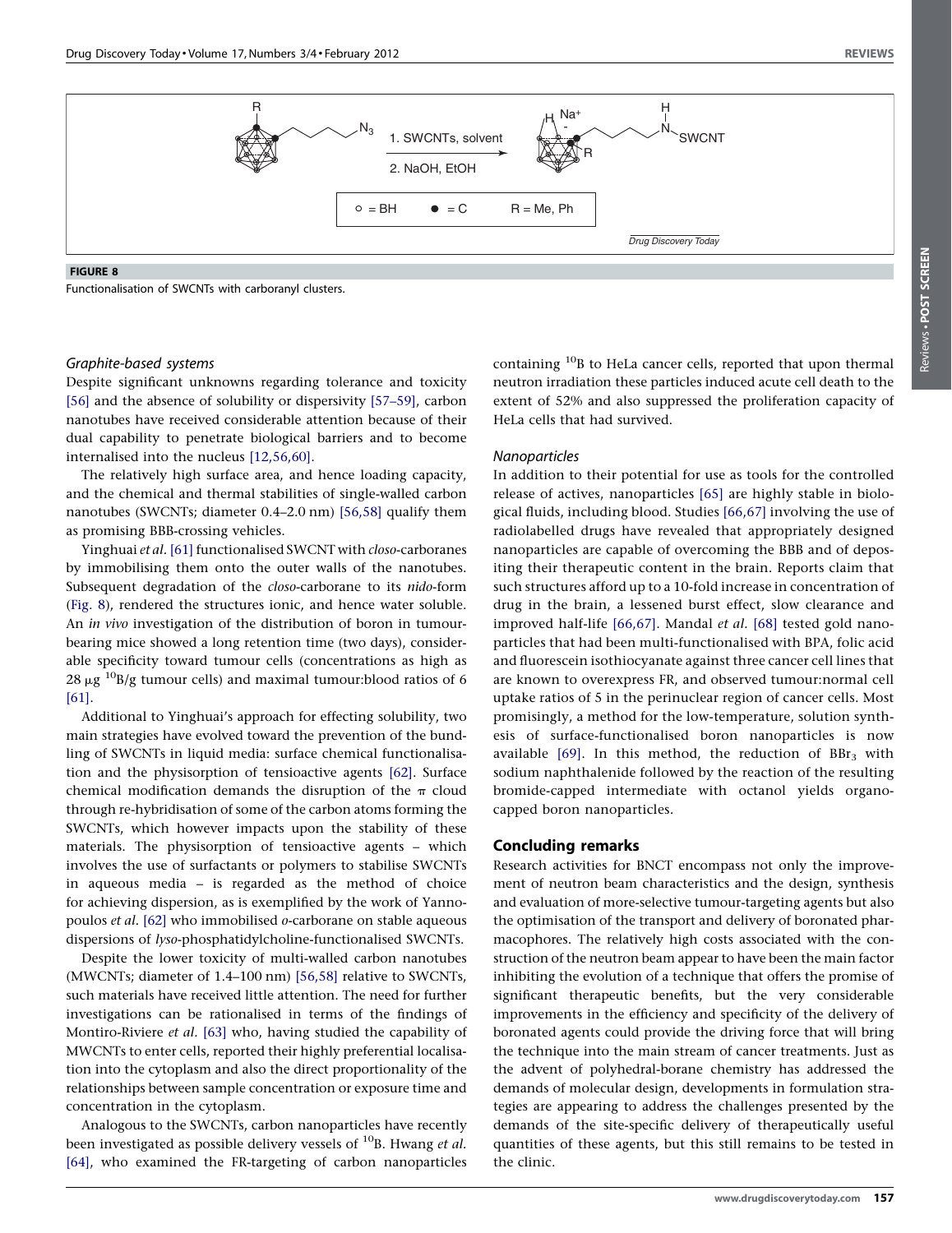#### <span id="page-5-0"></span>References

- 1 Chadwick, J. (1932) The existence of a neutron. Proc. R. Soc. Lond. A 136, 692–708 2 Fermi, E. et al. (1934) Artificial radioactivity produced by neutron bombardment.
- Proc. R. Soc. Lond. A 146, 483–500 3 Locher, G.L. (1936) Biological effects and therapeutic possibilities of neutrons. Am. J. Roent. Rad. Ther. 36, 1–13
- 4 Sauerwein, W. (1993) Principles and history of neutron capture therapy. Strahlenther. Onkol. 169, 1–6
- 5 Issa, F. et al. (2011) Boron in drug discovery: carboranes as unique pharmacophores in biologically active compounds. Chem. Rev. 111, 5701–5722
- 6 Schiffer, D. et al. (1998) Chapter 9: proliferative properties of malignant brain tumors. In Brain Tumor Invasion: Biological, Clinical and Therapeutic Considerations (Mikkelsen et al. eds), pp. 161–184, John Wiley-Liss Inc.
- 7 Barth, R.F. et al. (2005) Boron neutron capture therapy of cancer: current status and future prospects. Clin. Cancer Res. 11, 3987–4002
- 8 Yamamoto, T. et al. (2008) Boron neutron capture therapy for glioblastoma. Cancer Lett. 262, 143–152
- 9 Utsumi, H. et al. (1989) Sublethal and potential lethal damage repair on thermal neutron capture therapy. Pigment Cell Res. 2, 337–342
- 10 Parkinson, J.F. et al. (2008) Contribution of DNA repair mechanisms to determining chemotherapy response in high-grade glioma. J. Clin. Neurosci. 15, 1–8
- 11 Sauerwein, W. et al. (1997) Considerations about specification and reporting of dose in BNCT. In Advances in Neutron Capture Therapy: Medicine and Physics (Larsson, B. et al. eds), pp. 531–534, Elsevier
- 12 Gabel, D. et al. (1987) The Monte Carlo simulation of the biological effect of the  $^{10}$ B  $(n, \alpha)$ <sup>7</sup>Li reaction in cells and tissue and its implication for boron neutron capture therapy. Radiat. Res. 111, 25–36
- 13 Yokoyama, K. et al. (2006) Pharmacokinetic study of BSH and BPA in simultaneous use for BNCT. J. Neurooncol. 78, 227–232
- 14 Goodman, J.H. et al. (2000) Boron neutron capture therapy of brain tumors: biodistribution, pharmacokinetics, and radiation dosimetry sodium borocaptate in patients with gliomas. Neurosurgery 47, 608–621
- 15 Snyder, H.R. et al. (1958) Synthesis of aromatic boronic acids. Aldehydo boronic acids and a boronic acid analog of tyrosine. J. Am. Chem. Soc. 80, 835– 838
- 16 Miller, H.C. et al. (1963) Synthesis of polyhedral boranes. J. Am. Chem. Soc. 85, 3885– 3886
- 17 Hawthorne, M.F. (1998) New horizons for therapy based on the boron neutron capture reaction. Mol. Med. Tod. 4, 174–181
- 18 Sivaev, I.B. and Bregadze, V.V. (2009) Polyhedral boranes for medical applications: current status and perspectives. Eur. J. Inorg. Chem. 11, 1433–1450
- 19 Grimes, R.N., ed. (2011) Carboranes, Academic Press
- 20 Valliant, J.F. et al. (2002) The medicinal chemistry of carboranes. Coord. Chem. Rev. 232, 173–230
- 21 Anderson, B.D. (1996) Prodrugs for improved CNS delivery. Adv. Drug Deliver. Rev. 19, 171–202
- 22 Hoste, K. et al. (2004) Polymeric prodrugs. Int. J. Pharm. 277, 119–131
- 23 Suzuki, M. et al. (2004) Biodistribution of  $^{10}$ B in a rat liver tumor model following intra-arterial administration of sodium borocaptate (BSH)/degradable starch microspheres (DSM) emulsion. Appl. Radiat. Isotop. 61, 933–937
- 24 Suzuki, M. et al. (2007) First attempt of boron neutron capture therapy (BNCT) for hepatocellular carcinoma. Jpn. J. Clin. Oncol. 37, 376-381
- 25 Mikado, S. et al. (2009) Application of neutron capture autoradiography to boron delivery seeking techniques for selective accumulation of boron compounds to tumor with intra-arterial administration of boron entrapped water-in-oil-in-water emulsion. Nucl. Instrum. Method Phys. Res. A 605, 171–174
- 26 Yanagie, H. et al. (2011) Feasibility evaluation of neutron capture therapy for hepatocellular carcinoma using selective enhancement of boron accumulation in tumour with intra-arterial administration of boron-entrapped water-in-oil-in-water emulsion. Appl. Radiat. Isotop. [10.1016/j.apradiso.2011.04.022](http://dx.doi.org/10.1016/j.apradiso.2011.04.022)
- 27 Yanagie, H. et al. (2008) Application of drug delivery system to boron neutron capture therapy for cancer. Expert Opin. Drug Deliv. 5, 427–443
- 28 Nakamura, H. (2009) Liposomal boron delivery for neutron capture therapy. Methods Enzymol. 465, 179–208
- 29 Yanagie, H. et al. (1991) Application of boronated anti-CEA immunoliposome to tumour cell growth inhibition in vitro boron neutron capture model. Br. J. Cancer 63, 522–526
- 30 Mizusawa, E. et al. (1982) Neutron-capture therapy of human cancer: in vitro results on the preparation of boron-labeled antibodies to carcinoembryonic antigen. Proc. Natl. Acad. Sci. U.S.A. 79, 3011–3014
- 31 Goldenberg, D.M. et al. (1984) Neutron-capture therapy of human cancer: in vivo results on tumor localization of boron-10 labeled antibodies to carcinoembryonic antigen in the GW-39 tumor model system. Proc. Natl. Acad. Sci. U.S.A. 81, 560–563
- 32 Hawthorne, M.F. (1993) The role of chemistry in the development of boron neutron capture therapy of cancer. Ang. Chem. Int. Ed. Engl. 32, 950–984
- 33 Feakes, D.A. et al. (1994)  $\rm Na_3[B_{20}H_{17}NH_3]$ : synthesis and liposomal delivery to murine tumors. Proc. Natl. Acad. Sci. U.S.A. 91, 3029–3033
- 34 Ristori, S. et al. (2009) Carborane derivatives loaded into liposomes as efficient delivery systems for boron neutron capture therapy. J. Med. Chem. 52, 7829–7835
- 35 Pan, X.Q. et al. (2002) Boron-containing folate receptor-targeted liposomes as potential delivery agents for neutron capture therapy. Bioconjug. Chem. 13, 435–442
- 36 Maruyama, K. et al. (2004) Intracellular targeting of sodium mercaptoundecahydrododecaborate (BSH) to solid tumours by transferring-PEG liposomes, for boron neutron capture therapy (BNCT). J. Control. Rel. 98, 195–207
- 37 Doi, A. et al. (2008) Tumor-specific targeting of sodium borocatate (BSH) to malignant glioma by transferring-PEG liposomes: a modality for born neutron capture therapy. J. Neurooncol. 87, 287–294
- 38 Kullberg, E.B. et al. (2003) Introductory experiment on ligand liposomes as delivery agents for boron neutron capture therapy. Int. J. Oncol. 23, 461–467
- 39 Tomizawa, K. et al. (2009) Delivery of sodium borocaptate to glioma cells using immunoliposome conjugated with anti-EGFR antibodies by ZZ-His. Biomaterials 30, 1746–1755
- 40 Hawthorne, M.F. and Lee, M.W. (2003) A critical assessment of boron target compounds for boron neutron capture therapy. J. Neurooncol. 62, 33–45
- 41 Hawthorne, M.F. and Shelly, K. (1997) Liposomes as drug delivery vehicles for boron agents. J. Neurooncol. 33, 53–58
- 42 Nakamura, H. et al. (2004) Synthesis and vescicle formation of a nido-carborane cluster lipid for boron neutron capture therapy. Chem. Commun. 17, 1910–1911
- 43 Miyajima, Y. et al. (2006) Transferrin-loaded nido-carborane liposome: synthesis and intracellular targeting to solid tumours for boron neutron capture therapy. Bioconjug. Chem. 17, 1314–1320
- 44 Nakamura, H. et al. (2007) Synthesis of dodecaborate-conjugated cholesterols for efficient boron delivery in neutron capture therapy. Tetrahedron Lett. 48, 3151–3154
- 45 Lee, J.-D. et al. (2007) Synthesis of boron cluster lipids: closo-dodecaborate as an alternative hydrophilic function of boronated liposomes for neutron capture therapy. Org. Lett. 9, 323–326
- 46 Feakes, D.A. et al. (1999) Synthesis of boron-containing cholesterol derivatives for incorporation into unilamellar liposomes and evaluation as potential agents for BNCT. Tetrahedron 55, 11177–11186
- 47 Thirumamagal, B.T.S. et al. (2006) Receptor-targeted liposomal delivery of boroncontaining cholesterol mimics for Boron Neutron Capture Therapy (BNCT). Bioconjug. Chem. 17, 1141–1150
- 48 Jonnalagadda, S.C. et al. (2009) Synthesis of  $\alpha$ -carboranyl- $\alpha$ -acyloxy-amides as potential BNCT agents. Tetrahedron Lett. 50, 4314–4317
- 49 Barth, R.F. et al. (2005) Boronated starburst dendrimer-monoclonal antibody immunoconjugates: evaluation as a potential delivery system for neutron capture therapy. Mol. Cancer Ther. 4, 1423–1429
- 50 Wu, G. et al. (2004) Site-specific conjugation of boron-containing dendrimers to anti-EGF receptor monoclonal antibody Cetuximab (IMC-C225) and its evaluation as a potential delivery agent for neutron capture therapy. Bioconjug. Chem. 15, 185–194
- 51 Capala, J. et al. (1996) Boronated epidermal growth factor as a potential targeting agent for boron neutron capture therapy of brain tumors. Bioconjug. Chem. 7, 7–15
- 52 Barth, R.F. et al. (2002) Molecular targeting of the epidermal growth factor receptor for neutron capture therapy of gliomas. Cancer Res. 6, 3159–3166
- 53 Yang, W. et al. (2004) Boronated epidermal growth factor as a delivery agent for neutron capture therapy of EGFR positive gliomas. Appl. Radiat. Isotop. 61, 981–985
- 54 Backer, M.V. et al. (2005) Vascular endothelial growth factor selectively targets boronated dendrimers to tumor vasculature. Mol. Cancer Ther. 4, 1423–1429
- 55 Yang, W. et al. (2009) Boron neutron capture therapy of EGFR or EGFRvIII positive gliomas using either boronated monoclonal antibodies or epidermal growth factor as molecular targeting agents. Appl. Radiat. Isotop. 67, 328-331
- 56 Faraji, A.H. and Wipf, P. (2009) Nanoparticles in cellular drug delivery. Bioorg. Med. Chem. 17, 2950–2962
- 57 Bianco, A. et al. (2005) Applications of carbon nanotubes in drug delivery. Curr. Opin. Chem. Biol. 9, 674–679
- 58 Klumpp, C. et al. (2006) Functionalized carbon nanotubes as emerging nanovectors for the delivery of therapeutics. Biomed. Biophys. Acta 1758, 404–412